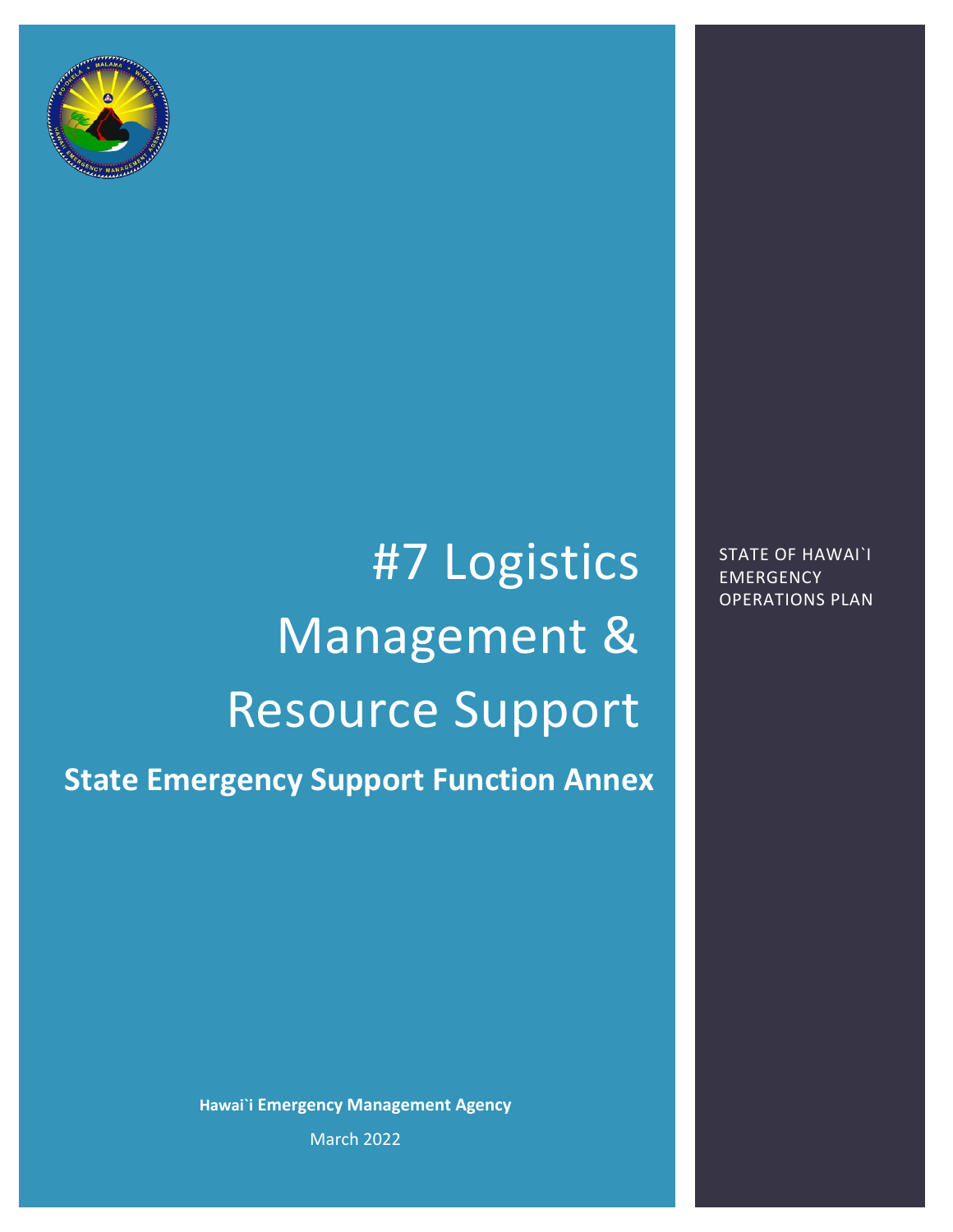# <span id="page-1-0"></span>SESF #7 TASKED AGENCIES

#### **State ESF Primary Agency:**

Hawaii Emergency Management Agency

#### **State Support Agencies:**

Department of the Attorney General

Department of Budget and Finance

Department of Accounting and General Services

State Procurement Office

Department of Defense (Hawaii National Guard)

Department of Education

Department of Human Resources Development

Department of Labor and Industrial Relations

University of Hawaii

#### **State Non-Profit and Private Sector Support Agencies:**

American Red Cross

#### **Federal ESF Coordinating Agency:**

General Services Administration

#### **Federal ESF Primary Agency:**

Federal Emergency Management Agency (FEMA)

#### **County ESF Primary Agency:**

*(Note: Not every county uses an ESF structure to organize their Emergency Operations Centers. For counties that do not use the ESF structure, the agency listed serves in a role that is equivalent to an ESF Primary Agency.)* 

Hawai`i County Civil Defense Agency

Maui Emergency Management Agency

City and County of Honolulu Department of Emergency Management

Kauai Emergency Management Agency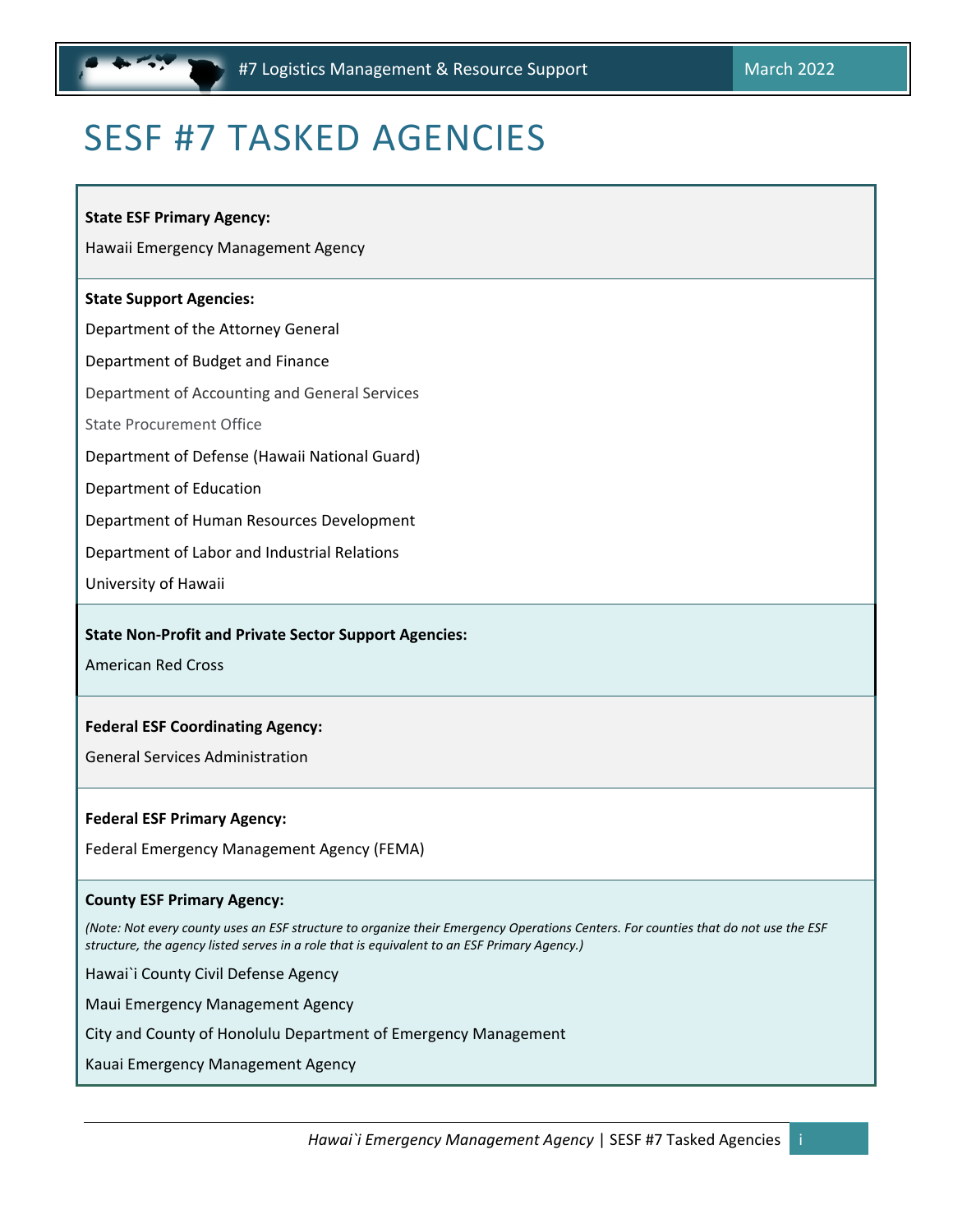# <span id="page-2-0"></span>RECORD OF CHANGES

The SESF #7 is responsible for the #7 Logistics Management & Resource Support Annex and is authorized to make changes in coordination with the HI-EMA Operations Branch. All updates to the #7 Logistics Management & Resource Support Annex will be tracked and recorded in the following table to ensure the most recent version is disseminated and implemented. This annex will be reviewed on a biennial basis and after every incident where SESF #7 was activated.

| Change<br><b>Number</b> | <b>Date of Change</b> | <b>Section Changed</b>                       | <b>Summary of Change</b>                                     |  |  |  |
|-------------------------|-----------------------|----------------------------------------------|--------------------------------------------------------------|--|--|--|
| 1                       | February 2022         | Not Applicable                               | <b>Initial Document</b>                                      |  |  |  |
|                         | <b>March 2022</b>     | All                                          | Formatting and grammar corrections                           |  |  |  |
| $\overline{2}$          |                       | 1.3 Situation Overview                       | Updated hazards information                                  |  |  |  |
|                         |                       | 2.6.2 Coordination Among<br>SESF #7 Agencies | Added information on resource management and gap<br>analyses |  |  |  |
| 3                       |                       |                                              |                                                              |  |  |  |
| 4                       |                       |                                              |                                                              |  |  |  |
| 5                       |                       |                                              |                                                              |  |  |  |
| 6                       |                       |                                              |                                                              |  |  |  |
| 7                       |                       |                                              |                                                              |  |  |  |

مسله

Mar 17, 2022

**Date Date Date**

David Lopez

**Luke Meyers David Lopez Carlos Rowe HI-EMA Administrator HI-EMA Executive Officer Logistics Branch Chief** Mar 17, 2022

Carlos Rowe

 $3/15/22$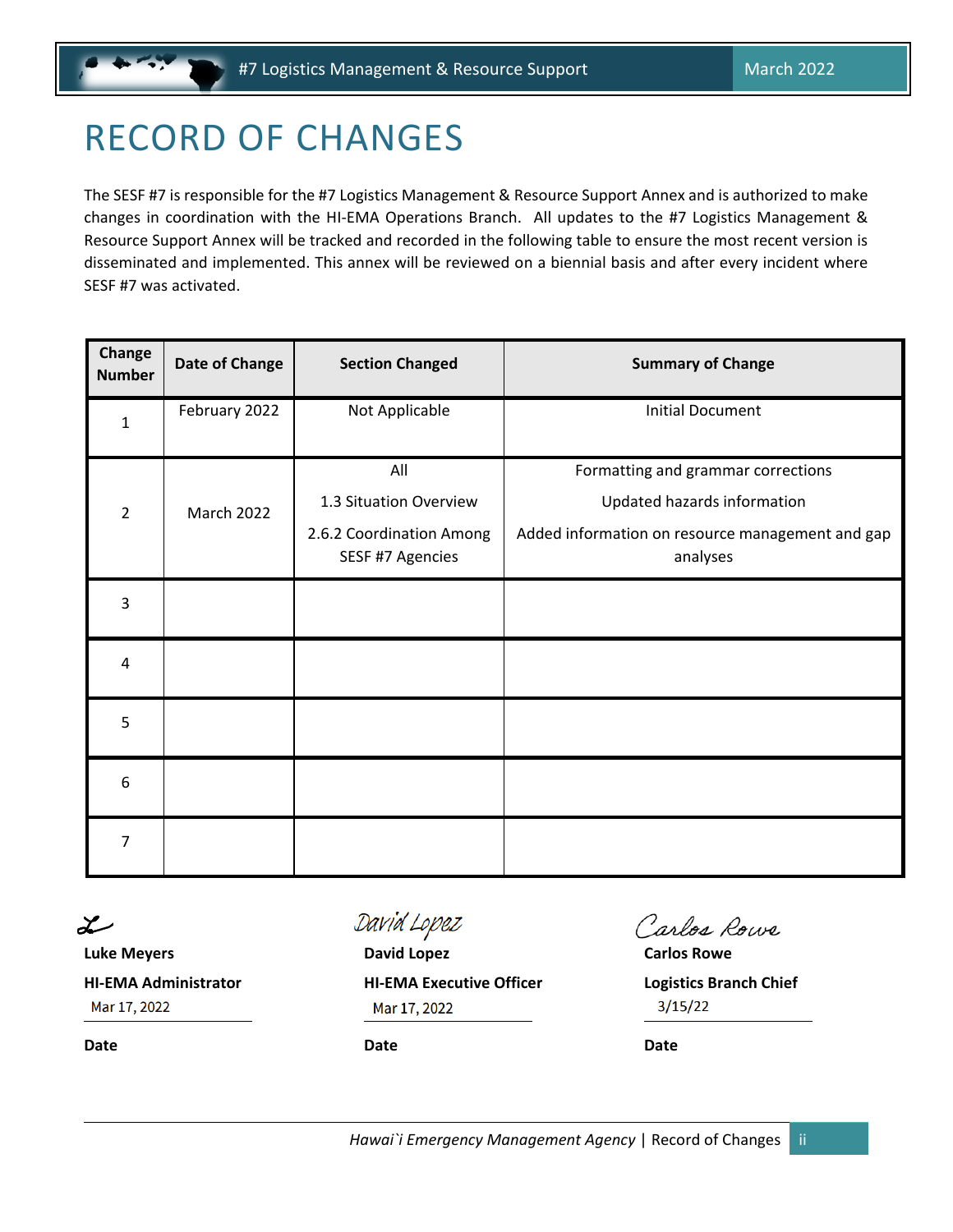# <span id="page-3-0"></span>**TABLE OF CONTENTS**

| 1. |     |  |
|----|-----|--|
|    | 1.1 |  |
|    | 1.2 |  |
|    | 1.3 |  |
| 2. |     |  |
|    | 2.1 |  |
|    | 2.2 |  |
|    | 2.3 |  |
|    | 2.4 |  |
|    | 2.5 |  |
|    | 2.6 |  |
| 3. |     |  |
|    | 3.1 |  |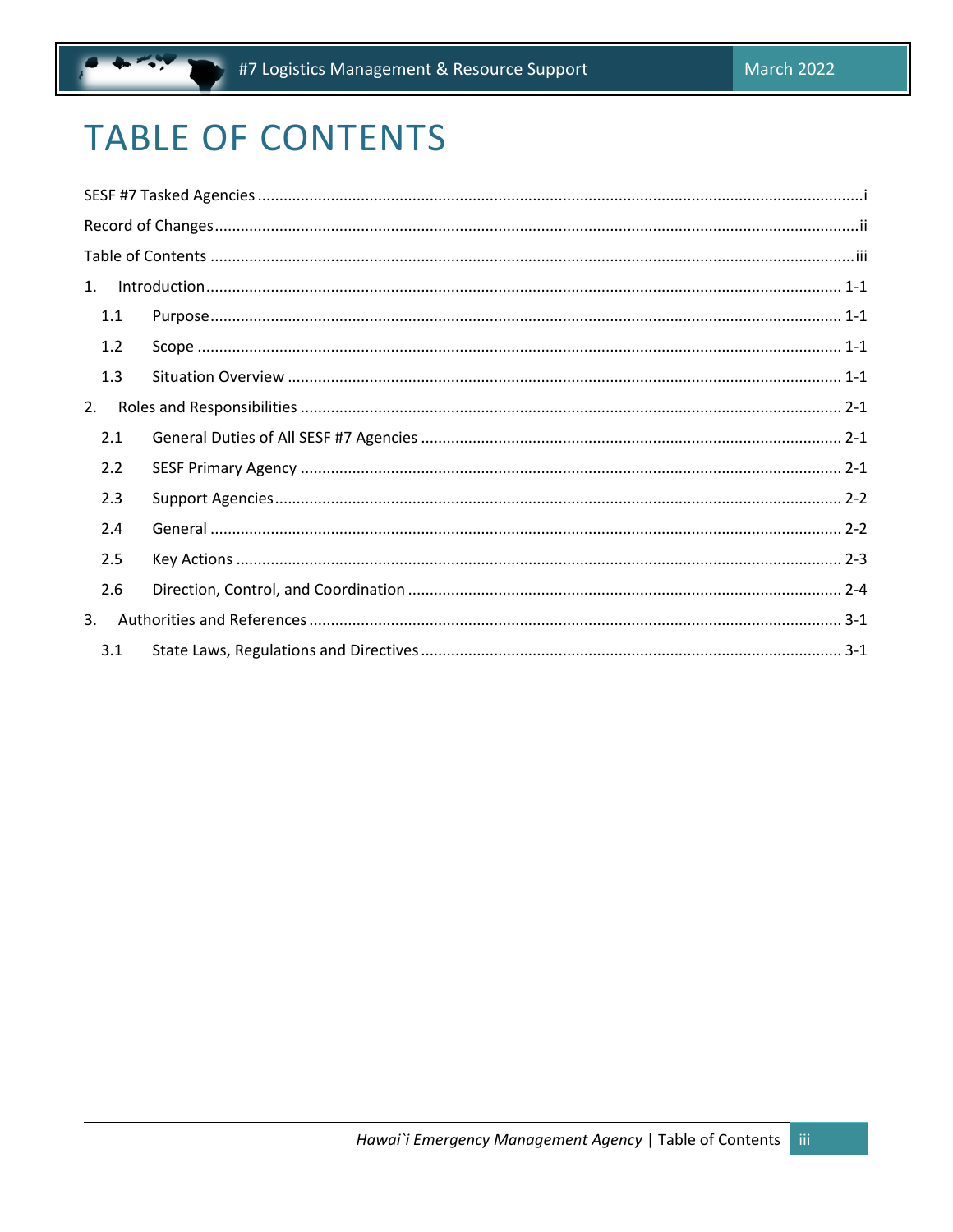# <span id="page-4-0"></span>1. INTRODUCTION

# <span id="page-4-1"></span>**1.1 PURPOSE**

1. The purpose of this Annex is to: assist County, State, and Federal Government agencies requiring resource support prior to, during, and/or after incidents requiring a coordinated State and/or federal response.

# <span id="page-4-2"></span>**1.2 SCOPE**

- 1. Logistics management and resource support consists of emergency relief supplies, equipment, services, temporary facilities, and contracting services in support of State and county emergency response and recovery efforts. Functions include, but are not limited to:
	- Accounting for all State emergency response and recovery expenditures to support audit.
	- Locating, procuring, receiving, distributing, and if necessary, contracting for resources to support response and recovery efforts.
	- Establish an inventory of available State and county transportation (air, surface, marine) resources.
	- Provide transportation for State and county emergency response personnel, equipment, and supplies when requested. This may include prioritized booking on federal, State, or commercial transport.
	- Hiring of personnel to meet additional demand requirements as needed during emergency response and recovery operations.

## <span id="page-4-3"></span>**1.3 SITUATION OVERVIEW**

- 1. Refer to the *2022 HI-EOP* for a situational overview of the State of Hawai'i. The *HI-EOP* includes information on Hawai'i's geography and political subdivisions and summarizes the hazard and vulnerability analyses addressed within the *2022 Hazards and Vulnerabilities Overview.* The *HI-EOP* outlines Hawai'i's natural and technological or human-caused hazards and Hawai'i's vulnerable populations, housing, commodities, ports, and infrastructure.
- 2. Refer to the *2022 Hazards and Vulnerabilities Overview* for a comprehensive hazard and risk assessment and vulnerability analysis.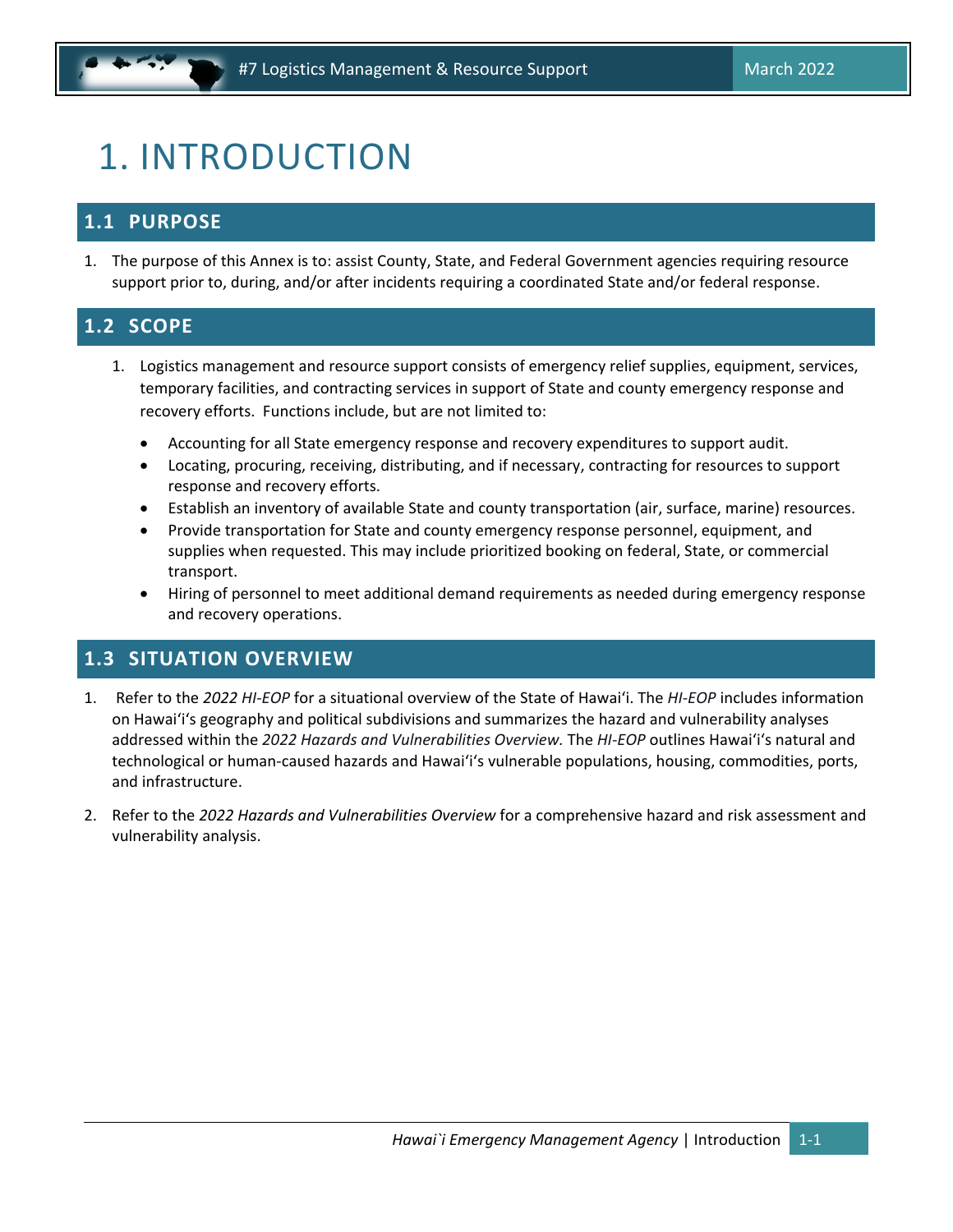|                                                    | People        |               | Property      |               | <b>The Environment</b> |               | <b>Emergency</b><br><b>Management</b> |                      |
|----------------------------------------------------|---------------|---------------|---------------|---------------|------------------------|---------------|---------------------------------------|----------------------|
|                                                    |               |               |               |               |                        |               | <b>Program Operations</b>             |                      |
| Hazard                                             | <b>Risk</b>   | Vulnerability | <b>Risk</b>   | Vulnerability | <b>Risk</b>            | Vulnerability | <b>Risk</b>                           | <b>Vulnerability</b> |
| <b>Tsunami</b>                                     | <b>High</b>   | <b>High</b>   | <b>High</b>   | <b>High</b>   | <b>Medium</b>          | <b>High</b>   | <b>High</b>                           | <b>Medium</b>        |
| <b>Hurricane</b>                                   | <b>High</b>   | <b>High</b>   | <b>High</b>   | <b>High</b>   | <b>Medium</b>          | <b>High</b>   | <b>Medium</b>                         | <b>Medium</b>        |
| <b>Volcanic Hazards (lava</b><br>flow and /Vog)    | <b>Medium</b> | <b>Medium</b> | <b>Medium</b> | <b>Medium</b> | <b>Medium</b>          | <b>Medium</b> | Low                                   | Low                  |
| <b>Climate Change and Sea</b><br><b>Level Rise</b> | Low           | <b>Medium</b> | <b>Medium</b> | <b>Medium</b> | <b>Medium</b>          | <b>Medium</b> | Low                                   | Low                  |
| <b>Drought</b>                                     | Low           | <b>Medium</b> | Low           | Low           | Low                    | <b>Medium</b> | Low                                   | Low                  |
| <b>Earthquake</b>                                  | <b>High</b>   | <b>Medium</b> | <b>Medium</b> | <b>Medium</b> | <b>Medium</b>          | <b>Medium</b> | <b>Medium</b>                         | <b>Medium</b>        |
| <b>Flood</b>                                       | <b>High</b>   | <b>High</b>   | <b>High</b>   | <b>High</b>   | <b>High</b>            | <b>High</b>   | <b>Medium</b>                         | <b>Medium</b>        |
| <b>High Wind Storm</b>                             | <b>Medium</b> | <b>Medium</b> | <b>High</b>   | <b>High</b>   | Low                    | <b>Medium</b> | Low                                   | <b>Medium</b>        |
| <b>Landslide and Rockfall</b>                      | <b>Medium</b> | <b>Medium</b> | <b>Medium</b> | Low           | Low                    | <b>Medium</b> | <b>Medium</b>                         | <b>Medium</b>        |
| <b>Wildfire</b>                                    | Low           | <b>Medium</b> | <b>Medium</b> | <b>Medium</b> | <b>Medium</b>          | <b>Medium</b> | <b>Medium</b>                         | <b>Medium</b>        |
| Infrastructure Failure                             | <b>Medium</b> | <b>High</b>   | <b>Medium</b> | <b>Medium</b> | <b>Medium</b>          | <b>Medium</b> | <b>Medium</b>                         | <b>Medium</b>        |
| <b>Hazardous Materials</b>                         | <b>Medium</b> | Low           | Low           | Low           | <b>High</b>            | <b>Medium</b> | Low                                   | Low                  |
| <b>Health Risks</b>                                | <b>High</b>   | <b>High</b>   | Low           | Low           | Low                    | <b>Medium</b> | <b>High</b>                           | <b>Medium</b>        |
| <b>Terrorism</b>                                   | <b>Medium</b> | <b>Medium</b> | Low           | <b>Medium</b> | <b>Medium</b>          | <b>Medium</b> | <b>Medium</b>                         | <b>Medium</b>        |
| <b>Cyber Threat</b>                                | <b>High</b>   | <b>High</b>   | High          | <b>High</b>   | <b>High</b>            | <b>High</b>   | <b>Medium</b>                         | <b>Medium</b>        |

#### **State of Hawai'i All Hazard Identification, Vulnerability and Risk Assessment**

*Figure 1*. State of Hawaii All Hazard Identification, Vulnerability, and Risk Assessment from the *2022 Hazards and Vulnerabilities Overview*

SESF #7 planning is based on the following assumptions:

- 1. An emergency may occur at any time and affect single or multiple jurisdictional areas. Some incidents will occur with enough warning to allow for activation and preparation prior to the onset of emergency conditions. Other incidents will be no-notice events that occur without warning.
- 2. All incidents begin and end locally, and county authorities maintain operational control and responsibility for emergency activities within their jurisdictions unless otherwise superseded by statute or agreement.
- 3. Local jurisdictions may request resources from the state to support response to an incident. However, the state may be unable to satisfy all emergency resource requests during a major emergency or disaster.
- 4. If the resource needs of an incident exceed state and county capabilities, federal assistance may become available for disaster response and recovery operations under the provisions of the Stafford Act, Public Law 93-288, as amended.
- 5. Incidents in Hawai'i may occur simultaneously to events in the Continental United States (CONUS), constraining resources available and slowing or reducing the amount of outside assistance available to support the state.
- 6. State departments will develop and maintain necessary plans, standard operating procedures, contracts, and memorandums of understanding to execute emergency responsibilities assigned by the *HI-EOP* (2019).
- 7. State employees tasked with emergency duties that live and work within the affected area may be personally impacted by the incident and unable to report to work.
- 8. Impacts or restrictions on transportation assets may delay the response time of some resources.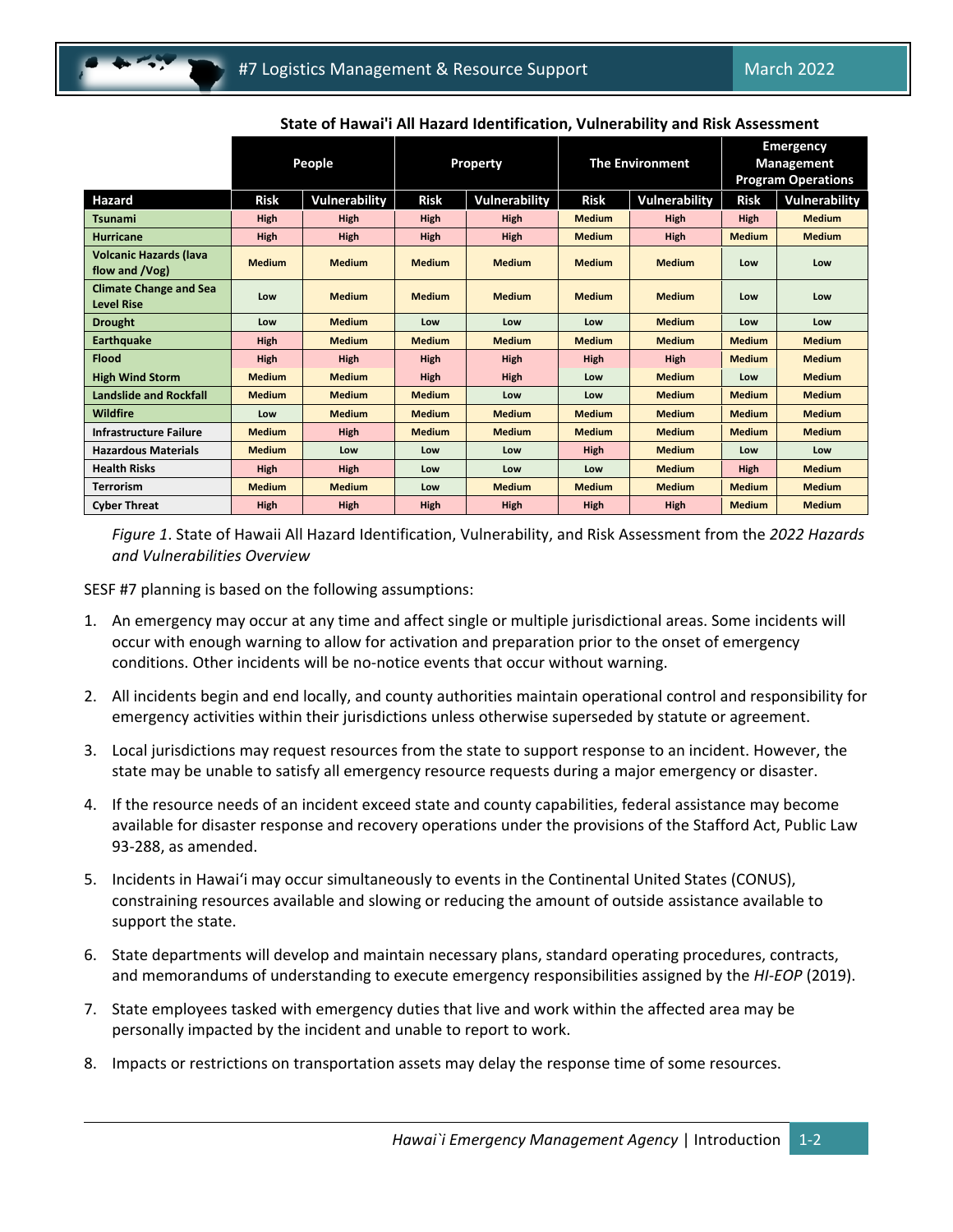- 9. Closure or reduced operations at seaports will result in almost immediate shortages of critical commodities. Response resources coming from the West Coast of CONUS by ship will take five to eight days to arrive at the Port of Honolulu.
- 10. All residents of the state are expected to be prepared with at least fourteen (14) days of resources needed to meet their basic needs following and emergency or disaster. Catastrophic disasters will require even greater personal preparation and the public is encouraged to be self-sufficient for a more extended period.
- 11. Individuals, community-based organizations, and businesses will offer services and support in time of disaster in the form of spontaneous volunteers, supplies, and financial donations.
- 12. In a major incident, local, national, and international media will be on-scene and social media will be used by those in and out of the affected community to identify needs, report damage, and locate loved ones.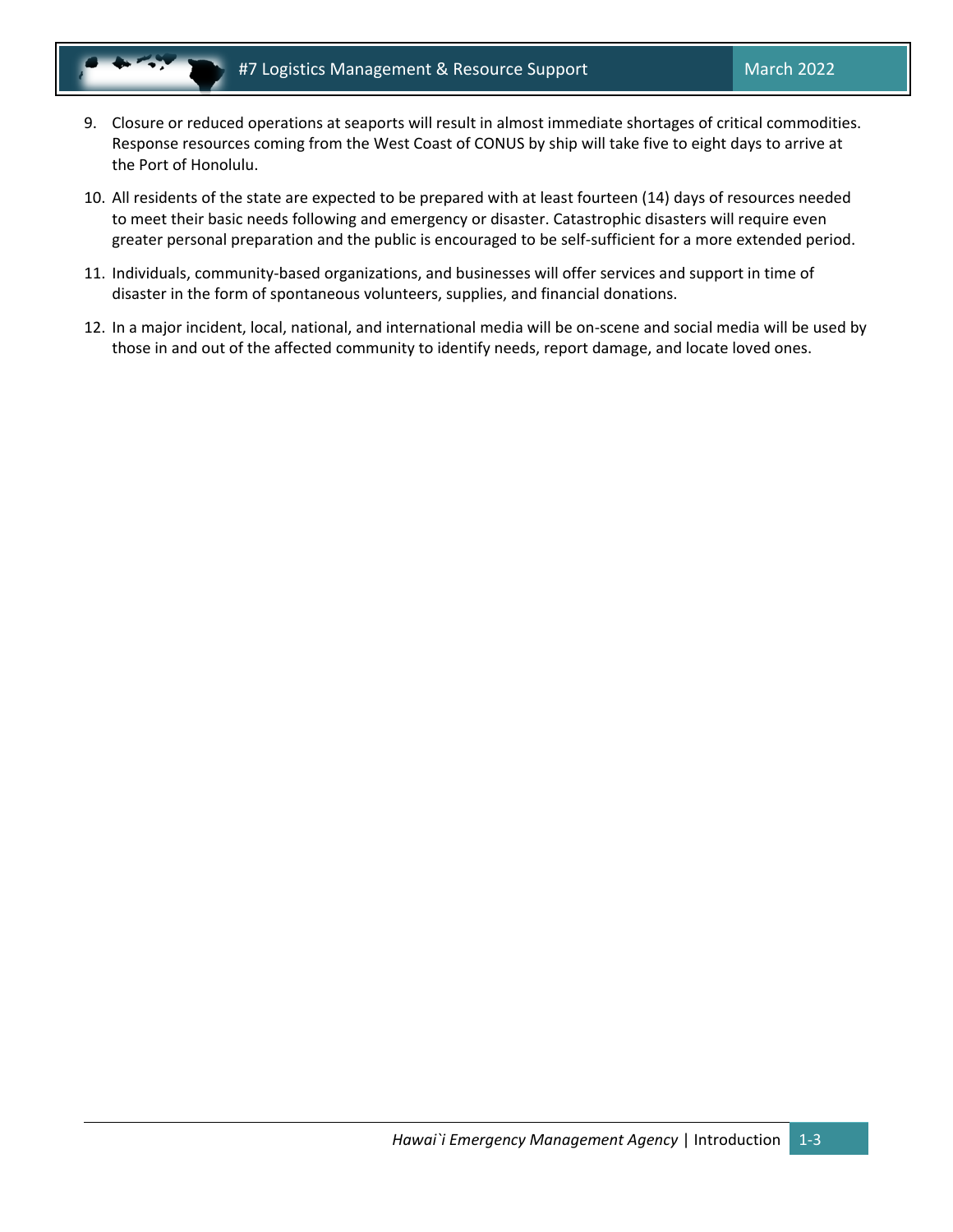# <span id="page-7-0"></span>2. ROLES AND RESPONSIBILITIES

The following section outlines the roles and responsibilities assigned to state agencies and community partners to ensure SESF #7 activities are performed in a coordinated, efficient and effective manner.

This document does not relieve tasked agencies of the responsibility for emergency planning; agency plans should adequately provide for the capability to implement the actions identified below.

# <span id="page-7-1"></span>**2.1 GENERAL DUTIES OF ALL SESF #7 AGENCIES**

All agencies assigned to SESF #7 are responsible for the following, in addition to the agency-specific duties listed subsequently in this section.

#### **BEFORE AN INCIDENT**

- 1. Designate primary and alternate SESF #7 representatives, who shall be responsible for coordinating with internal department stakeholders, the SEOC and other SESF #7 agencies to ensure successful execution of duties assigned in this Annex. Notify HI-EMA of any changes to assigned contacts.
- 2. Maintain this Annex and conduct joint planning to further develop, document and refine procedures and processes for interagency coordination of SESF activities.
- 3. Participate in SESF #7 meetings, training and exercises.
- 4. Ensure internal agency readiness to execute SESF duties assigned in this Annex. Ensure SESF responsibilities are addressed in agency plans, sufficient agency personnel are assigned and trained to support the SESF, required resources are identified and contingency contracts or mutual aid plans are in place to address gaps.
- 5. Identify contingency contracts with vendors for services or equipment that may be required to execute the department's SESF #7 duties during an emergency.

#### **DURING AN INCIDENT**

- 1. Coordinate with other SESF #7 agencies and the SEOC to fulfill requests for assistance or information. Coordinate actions with counties, other SESFs or federal ESFs as appropriate.
- 2. Activate, assign and track department resources to fulfill SESF mission assignments. Ensure financial and property accountability for agency resources used in support of SESF #7.
- 3. Provide situational awareness of SESF #7 activities to the SEOC.
- 4. Represent the SESF at the SEOC and other incident sites as requested.

## <span id="page-7-2"></span>**2.2 SESF PRIMARY AGENCY**

- 1. HI-EMA's Logistics Branch serves as the Primary Agency for SESF #7.
- 2. Primary Agencies, as defined by the *HI-EOP*, have significant authorities, roles, resources or capabilities for functional areas the SESF oversees. Primary Agencies serve as the principal contact for HI-EMA on issues related to the SESF and provide overall management of both preparedness and response activities.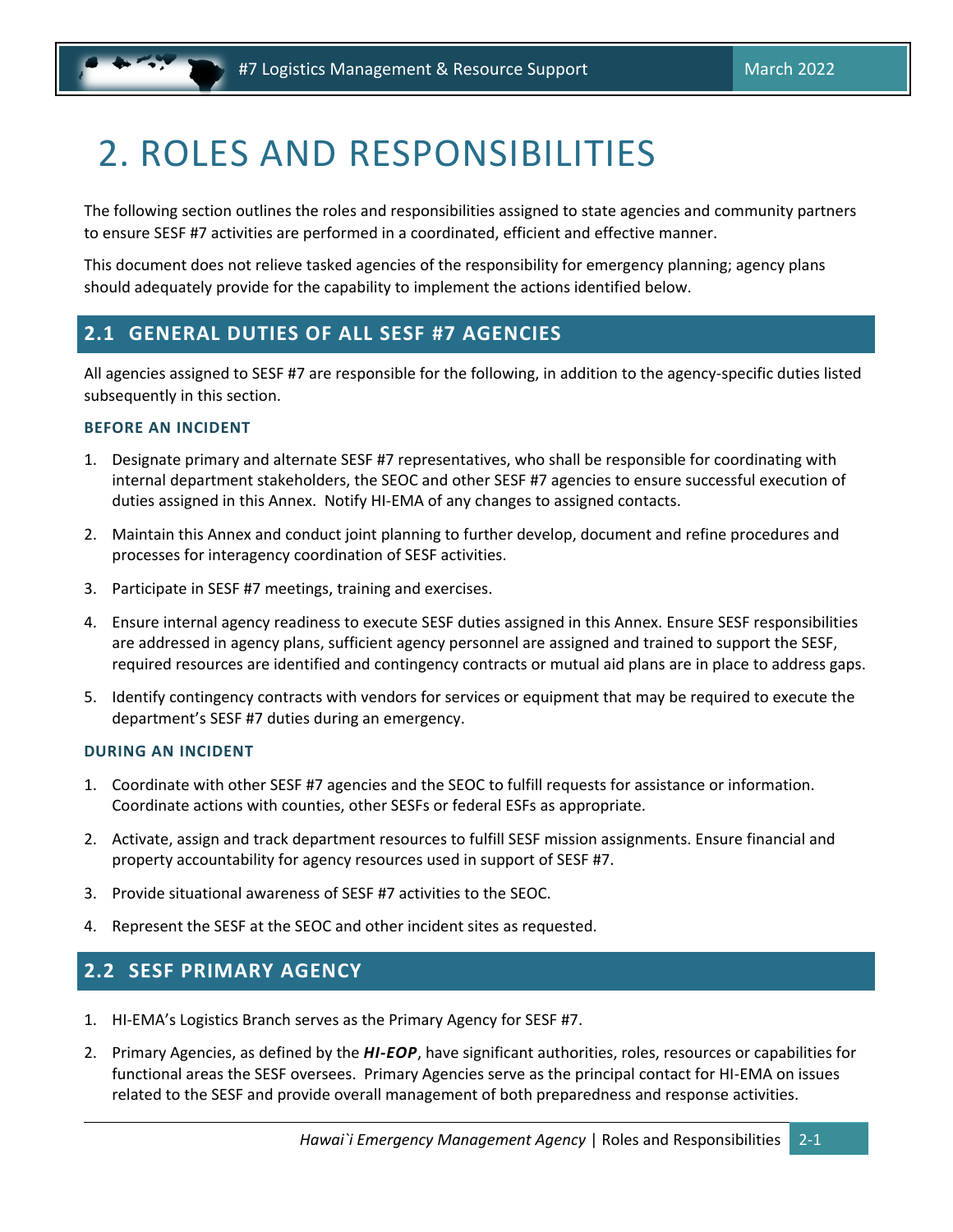3. SESF Primary Agencies have additional responsibilities related to management of SESF activities.

#### **BEFORE AN INCIDENT**

- Coordinate SESF preparedness activities, including convening quarterly planning meetings and ensuring SESF #7 participation in applicable trainings and exercises.
- Lead the development, review and refinement of SESF #7 plans, Procedural Guides, and other resources to document operational processes and procedures.

#### **DURING AN INCIDENT**

- Notify Support Agencies when SESF #7 is activated by the SEOC.
- Prioritize requests for SESF #7 assistance using incident objectives and work with Support Agencies to identify and direct required resources.
- Provide SESF #7 information to *SESF #5 – Information and Planning* to include in Situation Reports, Incident Action Plans (IAPs) and other products as requested.
- d. Provide updates to the SEOC on the status of SESF mission assignments. Notify the SEOC Operations Section if the SESF is unable to fulfill assigned missions.

# <span id="page-8-0"></span>**2.3 SUPPORT AGENCIES**

- 1. Support Agencies, as defined by the *HI-EOP*, have specific capabilities, expertise or resources that can assist Primary Agencies in executing missions assigned to the SESF by the SEOC.
- 2. The Support Agencies will adhere to their specific responsibilities in support of SESF #7.

## <span id="page-8-1"></span>**2.4 GENERAL**

- 1. HI-EMA's Logistics Branch is the Primary Agency for SESF #7 and leads preparedness and response activities in coordination with Support Agencies.
- 2. SESF #7 will be activated by the State Emergency Operations Center (SEOC) when logistical support is expected or has occurred. All SESF #7 agencies will assign personnel to monitor and support SESF activities during the activation.
- 3. The Primary Agency will be notified by the SEOC when the SESF #7 is activated. The Primary Agency is responsible for notifying Support Agencies. If an SESF representative cannot be reached, the alternate point of contact will be activated. A list of current contacts is maintained in the 'State Contact List' section of WebEOC.
- 4. When activated, the Primary Agency may be required to have a representative in the SEOC during activation hours. If requested, Support Agencies will also send a representative to the SEOC. Otherwise, Support Agencies will work from their offices or Department Operations Centers (DOCs) to monitor and update WebEOC and provide requested support.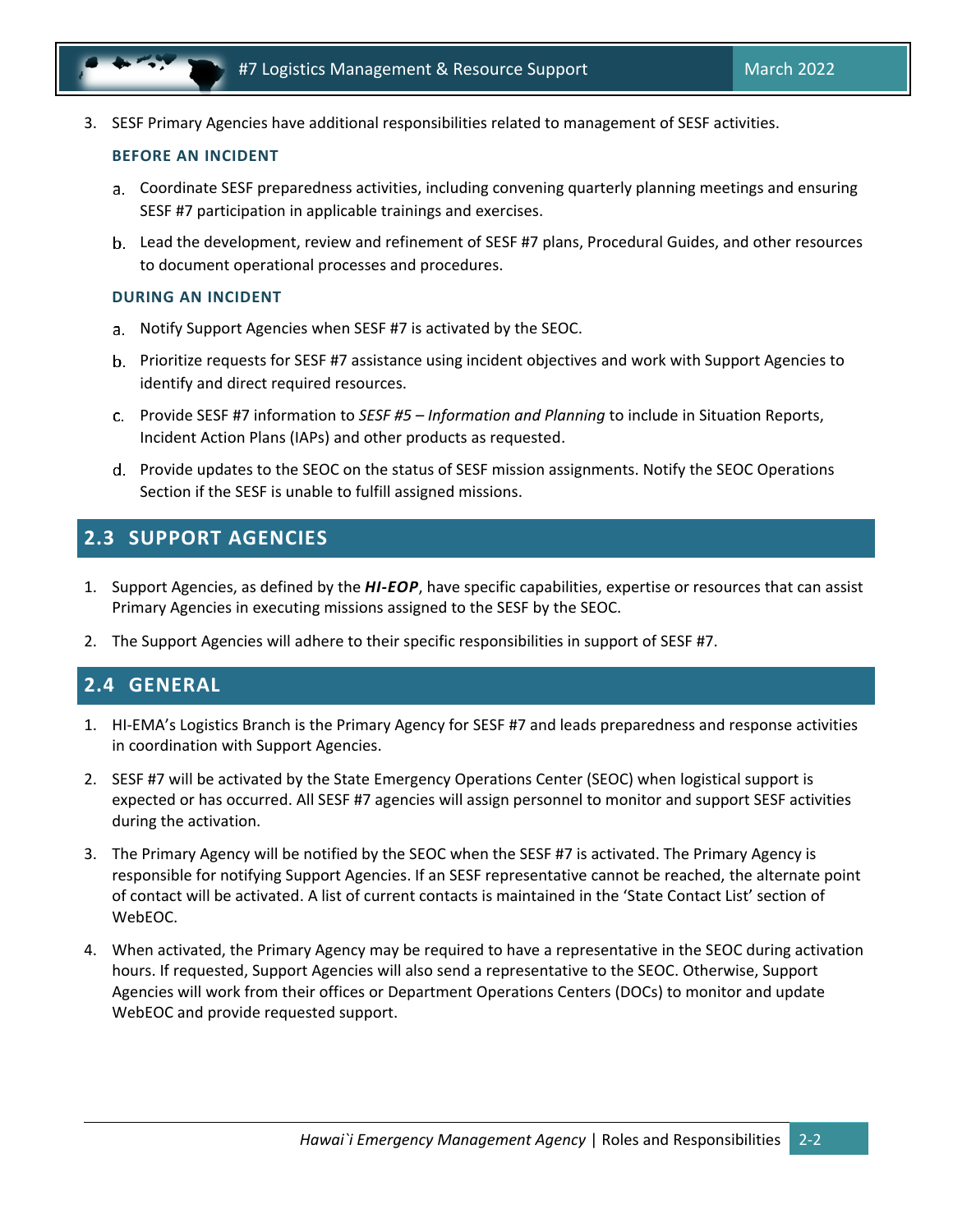# <span id="page-9-0"></span>**2.5 KEY ACTIONS**

#### 2.5.1 PREPAREDNESS

- 1. SESF #7 agencies work together in the preparedness phase to ensure readiness to readiness to implement effective and efficient response and recovery activities within the scope of SESF #7.
- 2. Preparedness activities for SESF #7 include:
	- Developing, reviewing and refining SESF #7 plans and Procedural Guides that address specific operational processes and procedures.
	- Ensuring adequate levels of training for personnel that will support SESF #7 during a disaster.
	- Participating in exercises to test, refine and validate SESF #7 procedures.
	- d. Reviewing and refining lists of all resources under the control of agencies listed in this plan and inputted into WebEOC that can contribute to support of SESF #7 duties.

### 2.5.2 RESPONSE

#### 2.5.2.1 INITIAL RESPONSE ACTIONS

- 1. Immediately upon notification of a threatened or occurring incident, consideration is given by ESF #7 toward:
	- Providing appropriate representation at the SEOC.
	- Establishing communication links with county emergency management agencies and departments.
	- Analyzing requests for personnel and resources and ensuring personnel have the correct personal protective equipment and training for the response.
	- Coordinating incident resource needs, and identifying and resolving issues related to resource shortages or ordering.
	- Maintaining a complete log of actions taken, resource utilization, records, and reports.

#### 2.5.2.2 ONGOING RESPONSE AND INITIAL RECOVERY ACTIONS

- 1. In addition to initial activities, as appropriate and required, #7 provides ongoing coordination of the following activities during the recovery actions:
	- Coordinating recovery planning and support with Operations Branch.
	- Compiling information on incident costs and resource utilization to facilitate reimbursement.
	- c. Settling financial obligations for contracted services.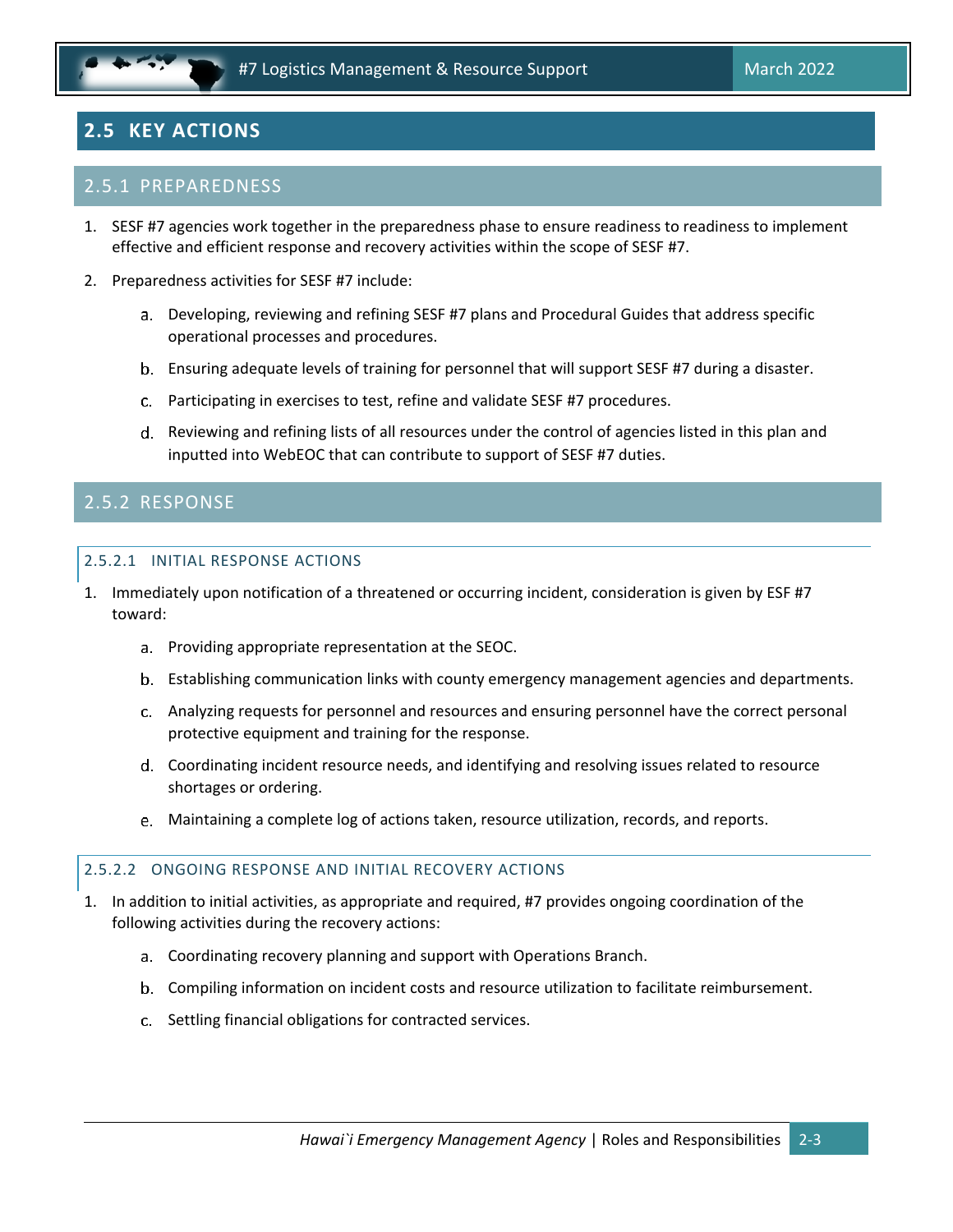# 2.5.3 LONG-TERM RECOVERY

- 1. As the incident transitions to longer term recovery, SESF #7 will deactivate. The decision to deactivate SESF #7 will be made by the Operations Section Chief.
- 2. Following large or particularly complex disasters, the Governor may appoint a State Disaster Recovery Coordinator (SDRC) to manage state support of county reconstruction efforts. Agencies that are part of SESF #7 may be assigned responsibilities for supporting this type of long-term recovery effort, but those duties are separate from and outside the scope of SESF #7.

### 2.5.4 MITIGATION

- 1. All SESF #7 agencies will take the following steps to support hazard mitigation, as applicable:
	- Providing input into updates of the *State of Hawai`i Hazard Mitigation Plan*
	- b. Identifying, supporting and/or implementing mitigation measures related to SESF #7 contained in the plan.

# <span id="page-10-0"></span>**2.6 DIRECTION, CONTROL, AND COORDINATION**

# 2.6.1 DIRECTION AND CONTROL

- 1. The SEOC serves as the central location for interagency coordination and decision-making for state emergency operations, including all activities associated with SESF #7.
- 2. SESF #7 is part of the Logistics Branch in the SEOC organizational structure.
	- The SESF Primary Agency reports to the Logistics Branch in the SEOC.
- 3. Activities of SESF #7 Support Agencies are, in general, coordinated by the SESF #7 Primary Agency.

### 2.6.2 COORDINATION AMONG SESF #7 AGENCIES

- 1. The SESF #7 representative in the SEOC coordinates SESF #7 responses to RFAs and RFIs. The request is evaluated and assigned to the SESF #7 agency most likely to have the requested capability or information. Information on the status of the request must be entered in WebEOC by the tasked SESF #7 agency.
- 2. SESF #7 agencies not present in the SEOC will ensure an SESF #7 contact is identified and available to respond to inquiries from the SEOC during activation hours.
- 3. When SESF #7 is activated, the SESF #7 Primary Agency will organize a daily SESF #7 conference call to share information and confirm internal coordination procedures. If federal agencies have been activated to support the incident, this call should include the federal #7 Primary Agency.
- 4. Agencies and or their sub-organizations will be responsible for dispatching their resources and support of approved resources requests for the duration of the exercise. This includes the tracking and the status of equipment and personnel throughout the process from mobilization to demobilization. Tasked SESFs will update the SEOC on all resource requests and the status of these resources.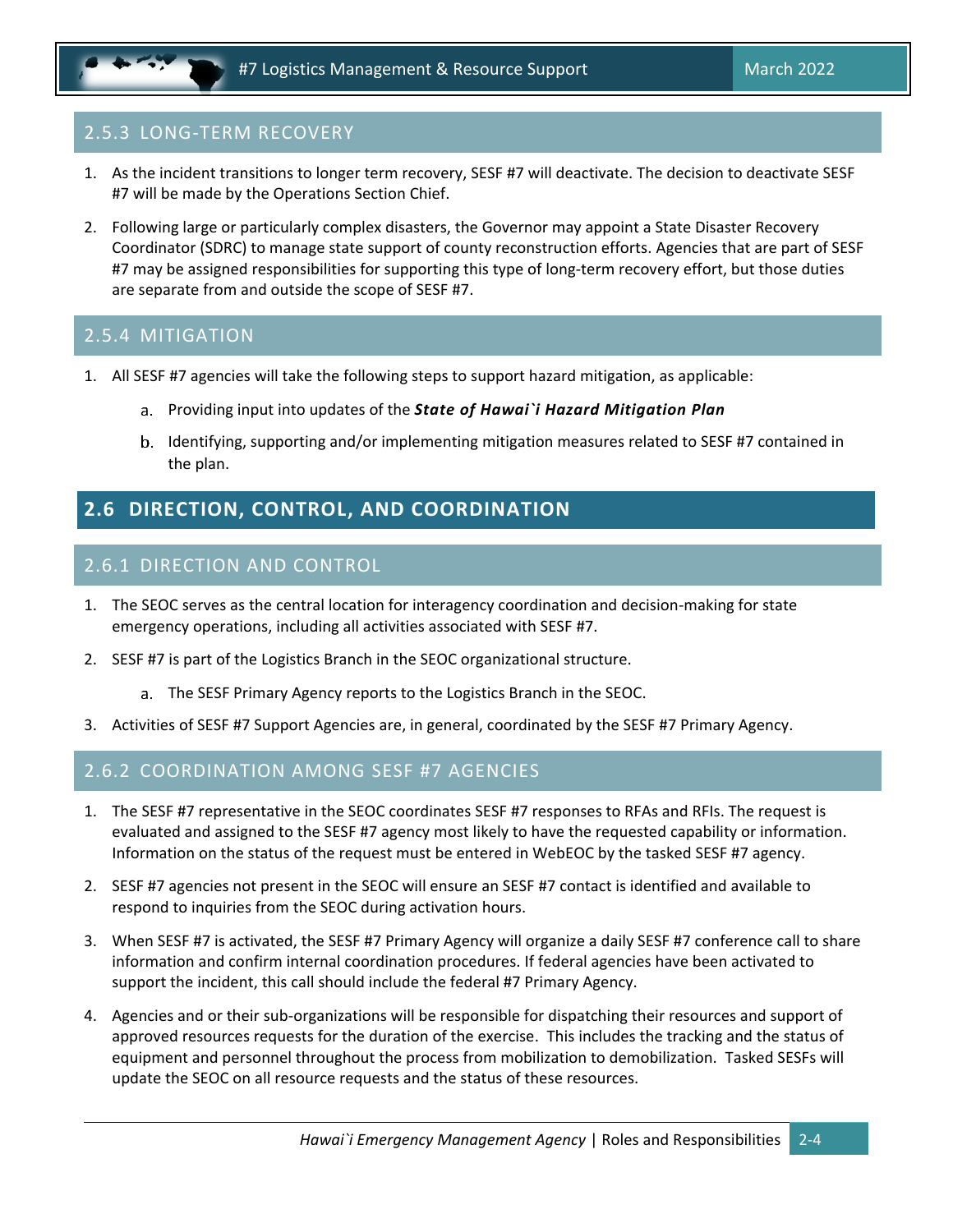5. In conjunction with stakeholders, SESF 7 will conduct a resource gap analysis at least annually for at least two of the states designated hazards. This gap analysis will be conducted through staff analysis, incident After Action Reports (AARs), or exercise AARs.

#### 2.6.3 COORDINATION WITH OTHER SESFS

- 1. It is anticipated that SESF #7 will coordinate with other SESFs on the following:
	- SESF # 2- Communications: Comm Support
	- b. SESF #15 External Affairs: Public Affairs
	- SESF #20 Military Support: All requests for Department of Defense Hawai`i National Guard (HING) support will be made via SESF #20.

#### 2.6.4 COORDINATION WITH COUNTY EOCS

- 1. Each jurisdiction within the state is responsible for its own requirements. Only when local and mutual aid resources are exhausted or projected to be exhausted, or the required capability does not exist at the local level, the jurisdiction may request assistance from the state.
- 2. County requests for state resources, services or information from ESF-7 will be directed to ESF-7 via the SEOC using the WebEOC system.
- 3. Responses to requests for ESF-7 assistance made by county officials to ESF-7 agencies at the site of the disaster will be coordinated with and approved by ESF-7 personnel in the SEOC and the state Operations Section Chief before action is taken.

### 2.6.5 COORDINATION WITH FEDERAL PARTNERS

- 1. If Federal #7 is activated in response to, or in anticipation of, a presidential disaster declaration, SESF #7 will establish contact with the Federal ESF Coordinating Agency and ensure daily coordination for the duration of the activation. FEMA is the federal agency with primary responsibility for Federal ESF #7.
- 2. Coordination will primarily occur at the SEOC, Initial Operating Facility (IOF), or Joint Field Office (JFO).
- 3. Federal ESF-7 will support state assessment, response and recovery activities and will accept emergency requests and missions from state ESF-7.

#### 2.6.6 TASK FORCES

1. Task forces may be stood up during an incident to address major response activities that require coordination across different levels of government and/or involve multiple state and Federal ESFs.

### 2.6.7 ASSISTANCE AVAILABLE VIA EMAC

1. The Emergency Management Assistance Compact (EMAC) is a national mutual aid agreement between the 50 states, Puerto Rico, the U.S. Virgin Islands and the District of Columbia. It is based on 13 Articles which have been enacted into state law by each state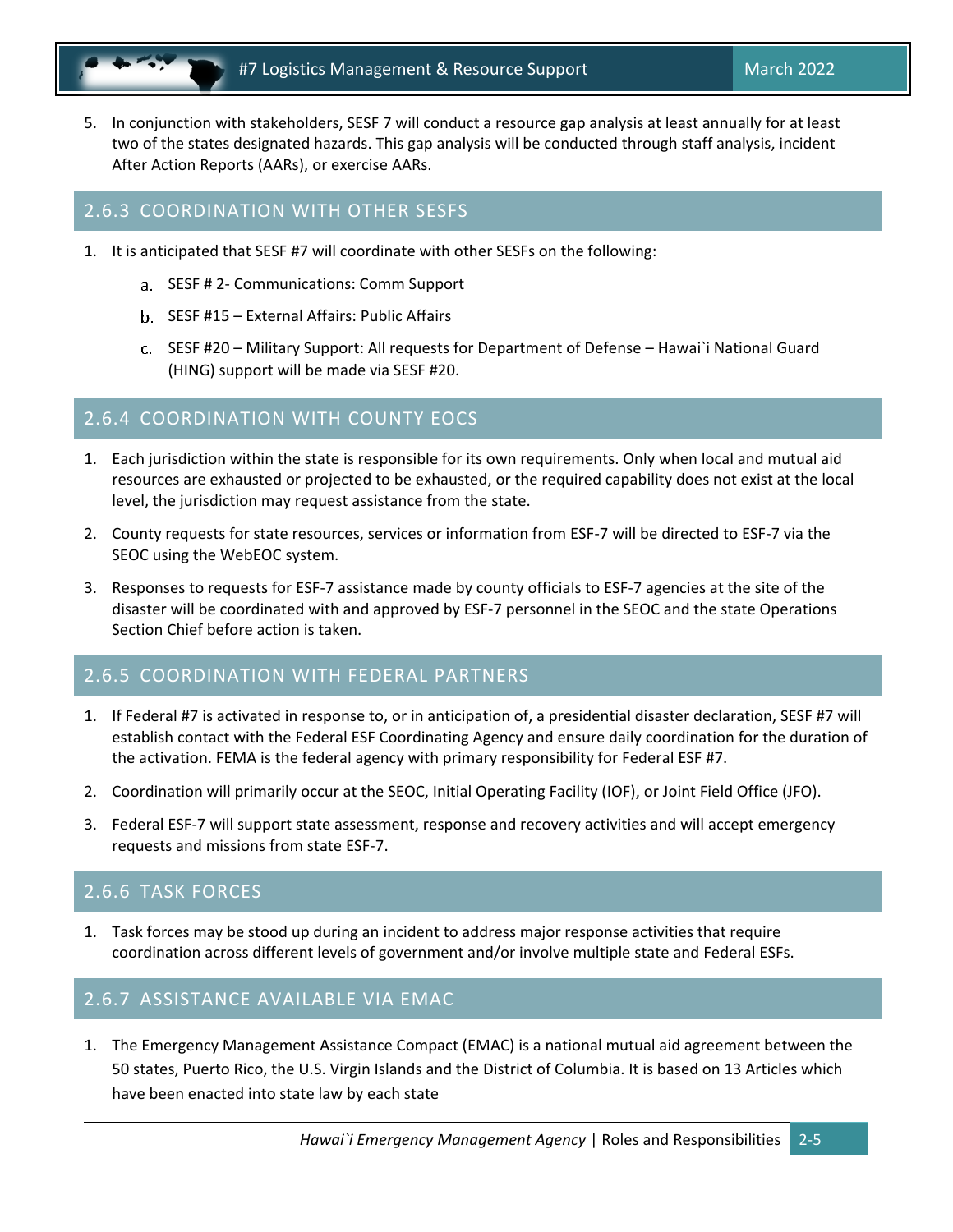- 2. States may only request assistance via EMAC when their governor has declared a state of emergency.
- 3. EMAC requires that the state requesting assistance reimburse the state that provides the assistance.
- 4. The Director of Emergency Management for the state Department of Defense is the EMAC Authorized Representative (AR) for the State of Hawaii.
	- a. The AR is tasked with the authority to commit and accept resources through EMAC partnerships. The AR may delegate this authority.
- 5. The HI-EMA Logistics Officer is the designated contact (DC) for EMAC. The DC is commonly referred to as the EMAC Coordinator.
	- a. In the absence of the Logistics Officer, HI-EMA has designated alternate contacts.
- 6. The DC coordinates EMAC operations and prepares the official EMAC Request for Assistance (commonly referred to as the REQ-A). When completed, the REQ-A becomes a contract between the requesting and assisting states for the provision of assistance in accordance with EMAC.
- 7. When the SEOC is activated, the Logistics Section coordinates and manages EMAC missions. This unit will be initially staffed with HI-EMA personnel but will likely be augmented by trained EMAC personnel from other states as soon as possible.

#### 2.6.8 ESF REQUESTS FOR EMAC ASSISTANCE

- 1. ESF-7will coordinate all EMAC requests with the HI-EMAC DC or the SEOC Logistics Section when the SEOC is activated.
- 2. No resource (personnel or equipment) may deploy to another state via EMAC until the REQ-A has been approved and signed by the ARs of the requesting and assisting states, and they have been provided a copy of the REQ-A, briefed and prepared for the mission.
- 3. To facilitate obtaining any assistance Hawaii may need via EMAC, state ESFs should identify their shortfalls in capability and where resources may be obtained to provide this capability. This may be accomplished via informal coordination with similar agencies in other states to determine if the needed resource is available for potential deployment t Hawaii, its location and the point of contact for the resource. Such information is critical in expediting a request for assistance via EMAC.